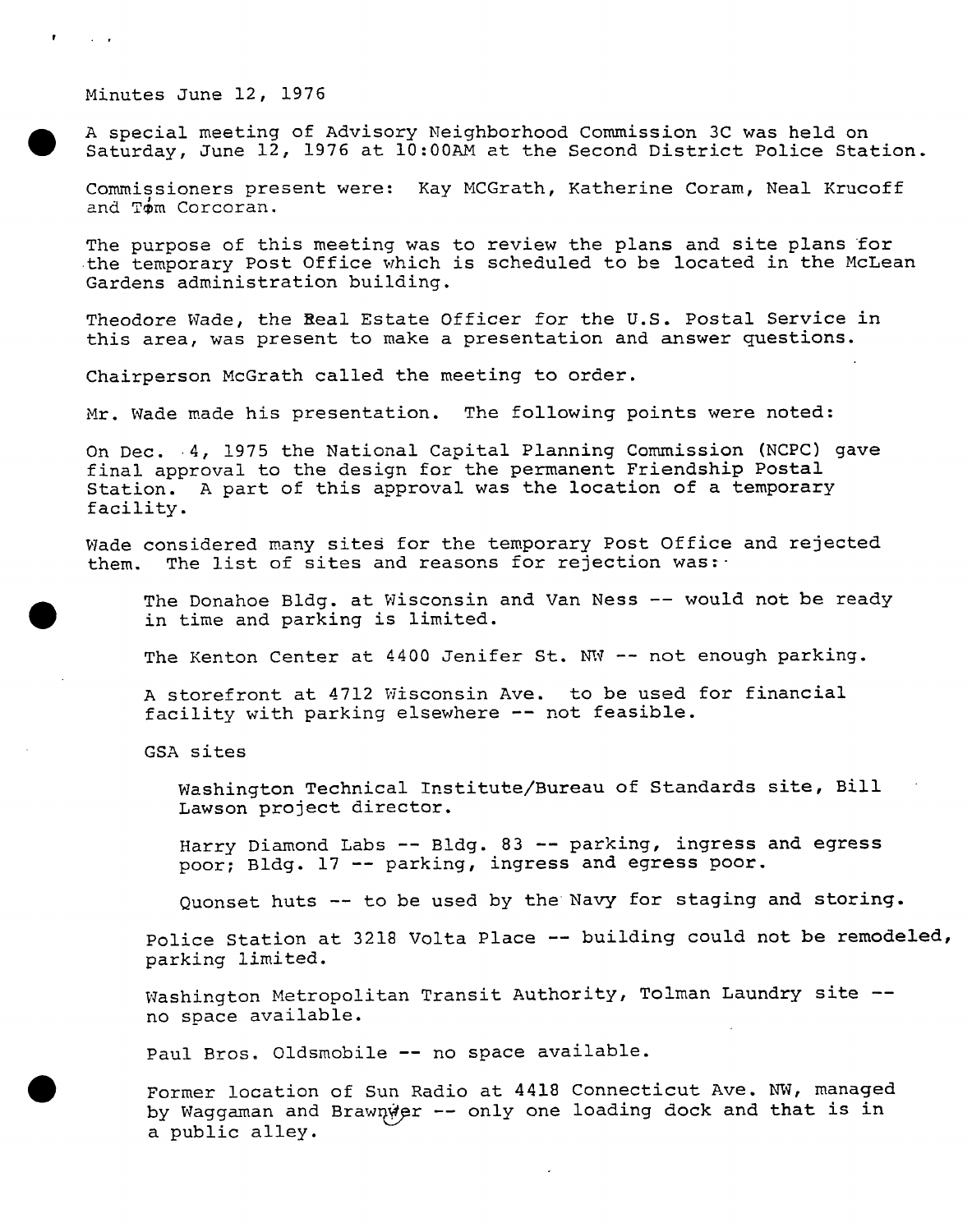Security Storage, 5100 River Rd — Sold to Hechingers.

and the second control and a second con-

Safeway in Spring Valley — owned by the Burkas — they have plans for the site.

أتوارد التوادي المعاينة عددنا

ی کارکنون دو و برخواند و در کشور از در دارد کرد که برای به این کشور است.<br>در این کشور دو و برخواند و در کشور است با در در دارد که اینکه به محل به این کشور است به محله به این کشور است ک

Foxhall Square -- traffic patterns bad.

Johnson's Flowers — no room.

Former safeway at Connecticut and Nebraska -- too small, no parking.

Archdiocese of Washington -- no unused space.

DC GSA -- suggested site behind Police Station 39th and Newark --Engineers said it would be too expensive.

Finally, Wade contacted Mr. Hodges at CBI-Fairmac. Hodges agreed and the present plans were formulated. The plans include purchase of the building and lease of the land. No zoning change will be required because it is <sup>a</sup> public building.

In June 1974 the Postal Service signed a lease with the Washington Home which requires them to begin construction on their new site by Sept. 1, 1976 or they will lose the <sup>55</sup> year lease.

Wade showed the site plans and then agreed to answer questions from the floor. Additional information was forthcoming in response.

The lease is to terminate at the end of <sup>24</sup> months. There is no intention to renew. The land will not be removed from the tax roles and the building is worth practically nothing.

The old Police Station on Albemarle St. is being used by the Executive Protection Service.

The land is zoned R-5A.

The Post Office will conform to noise level regulations.

The temporary Post Office was mentioned in NCPC's decision to allow construction of the new permanent facility. Chuck Mason also pointed out that the necessity for <sup>a</sup> temporary site was announced at a public meeting.

An environmental Impact Assessment will be available by 6/15 and a copy will be made available to the ANC.

The Equilife building was investigated, but it was not possible to use it.

There has been no rechecking on alternative sites to see if original plans have materialized.

There is no approporiate space available at the U.S. Naval Command at Ward Circle. Also, ingress and egress at that site are difficult.

In lieu of restoration of the grounds the building will be given back to CBI-Fairmac.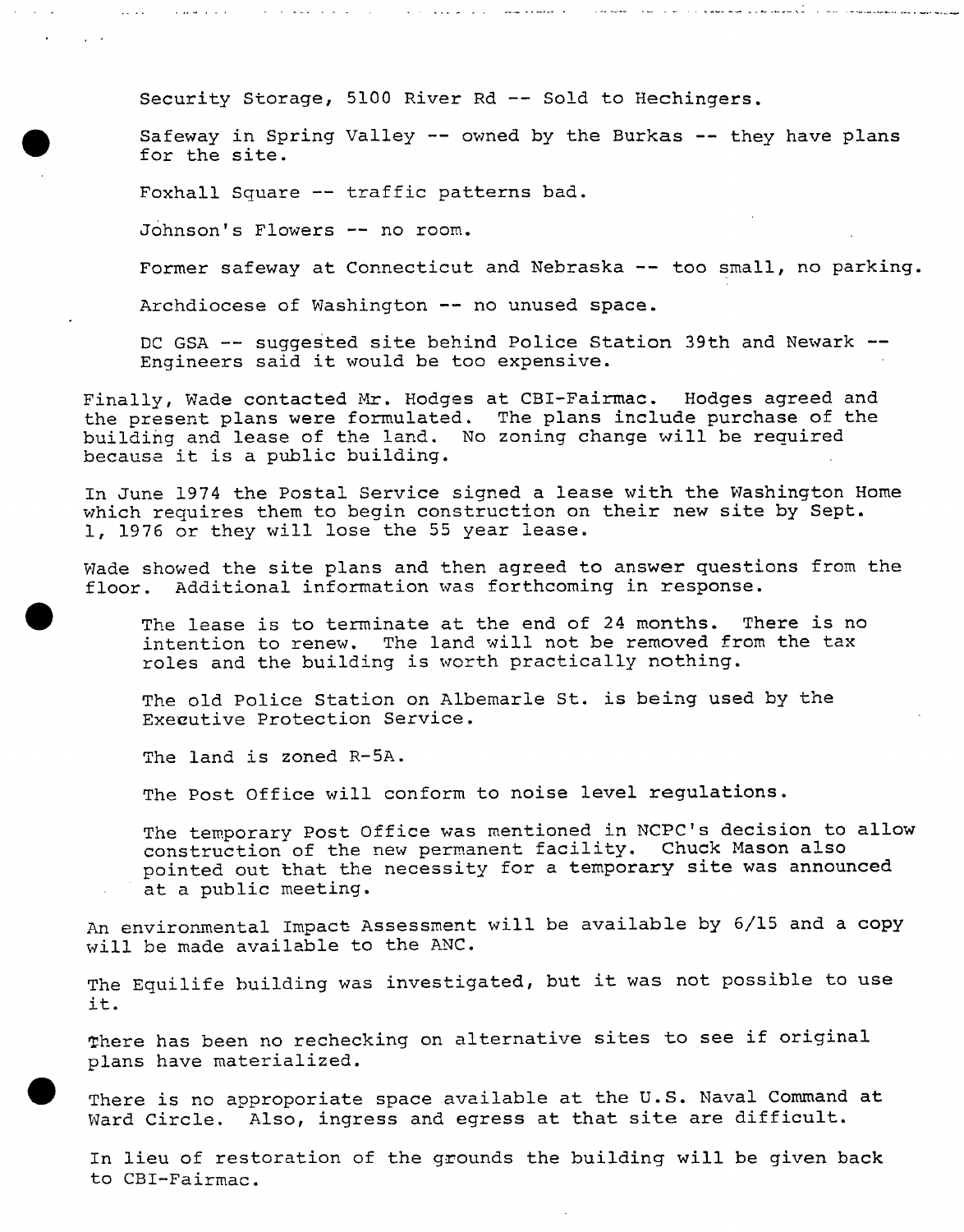This sexalapurat installment would set a precedent for commercial development of McLean Gardens.  $\mathbb{R}^{n}$ WCLEan Gardens.<br>This xamsk looks to seem people like backpasting between private developers and the Federal Interest at a time when CBI Fairmac badly needs such Federal support. There has not been enough public input  $\overline{J}$ There has not been enough time for citizens to react. The Psot Office is a—residentTal an essential service, and thus some people slupport it. Harley Daniels of CBI Fairmac said that when the Post Office moves out the land will reafte to its present zoning. Fairmac does not consider it a precedent and will not use it as such. Daniels will send <sup>a</sup> letter to the ANC, the McLean Gardens REsidents Association and Citizens for City Living satating this. They will also discuss relacation of services now located in the building in this letter. The building was about to be demolished. 'The services will probably be moved to an apartment or two. Discussion of the lease arrangement began FEb. 18, 1976; the lease was signed May 14, 1976. The ANC would like a copy of the lease. The motion passed unanimously, but Commissioners did not vote. This was not an official ANC action. Discussion of specifics concerning the site plans followed. The accuracy of the plans was questioned. Photographs of the site were shown and Neal Krucoff was went out to look at the site. The poolplans were found to be accurate except for leaving out 2 magnolia trees axx in what is planned to be the maneuvering area. Parking on the other side of Porter  $\widetilde{\wedge}$  was suggested. Access right off Wisconsin Avenue and or from Porter St. right around the corner was discussed.  $T_{\rm th}^{\rm event}$  of the  $\alpha$ They are willing to add additional live a screening. It was suggested that Plattsburg Court not be used for access and be blocked.-  $4$ there are 45 Jeepsters and they go out between 5 and 9 am and return between 12 and 2 pm. There is one tractor trailer per day that would come to the fromt entrance at 5:30 am. ! Wade did not know how many postal  $\mathcal{G}'$  vans use the facility  $\overset{G^+}{\mathsf{of}}$  what their schedules are.  $\frac{1}{2}$ It will probably be possible to require employees to park in the Porter St.  $\mathcal{H}$ lot. The Anc can consider recommending to the Department of Highways and Traffic that the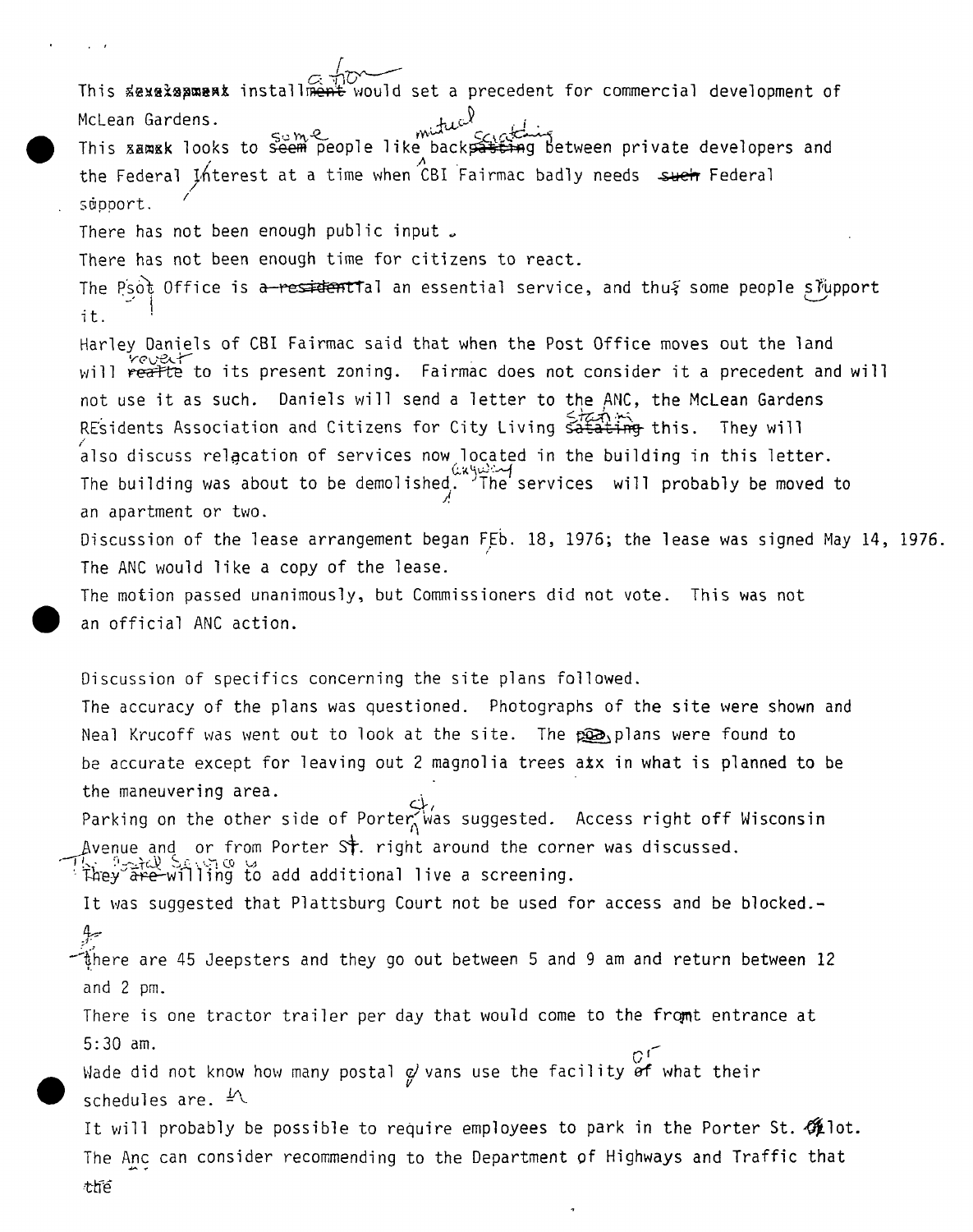parking on Porter St. be limited.

The Post Office will limit parking in the customers lot and patrol it. Statistics were requested on parking at the old stato Post Office, parking at the m'temporary faiclity in comparison, and manintenance. Two men will be assigned to external maintenance.

The opinions of expressed at the meeting will be considered at by the Post-Offi-Pa Postal Service. There is no time for extensive redects redesign. Definite suggestions made by citizens and at the meeting that will be incorporated  $\lambda$ at<sup>p</sup>-in new palns  $\mathfrak{g}$ r that will be made available by 6/15 are as follows: 1. Plattsburg  $\text{four will be closed.}$ 

2. All official traffic will enter from Porter  $S_F$ . just  $S$ outh of Wiscnosin.  $2x$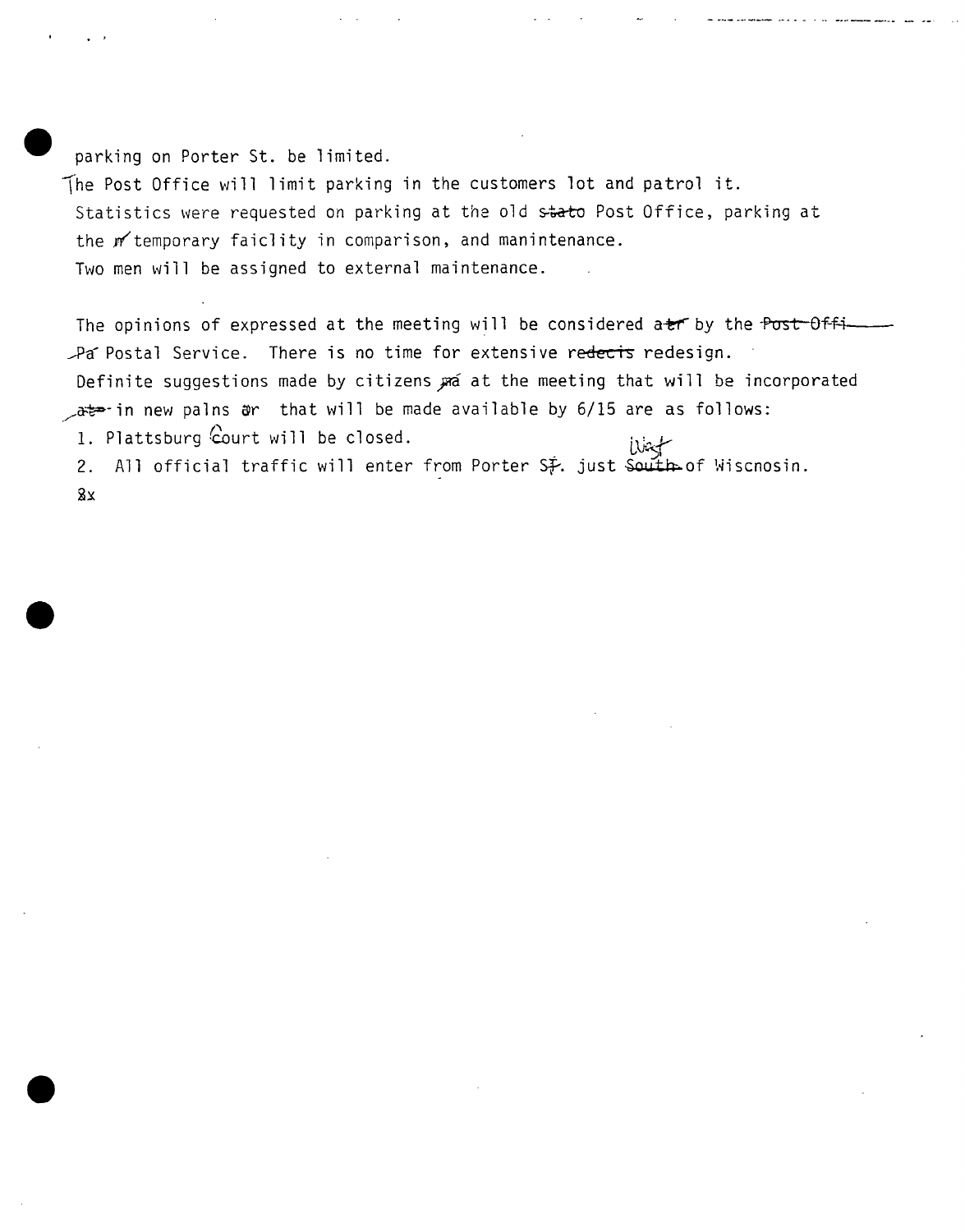A straight lease arrangement is not being used bea because the Postal Service did not want CBI to have access to the building and to avoid zoning problems The original idea for this plan was the Postal Service's There, is no backup plan. The Fight Sexitics of the gatx and antitive present the plans to the community at the NCPC hearing at which NCPC's approval was being sought. They would not have called a  $\epsilon$ ommunity meeting. Wade did not know how many spaces are available at the Upton St. site Sataties and trees on the site are to remain undisturbed.

<sup>A</sup> motion was proposed as follows:

 $\mathcal{C}_\chi$ 

The citizens present go on record opposing construction of axpaxx a temporary Post Office on the site in question and ask for more public input on alternatives.

Under discussion of the motion the following points were raised: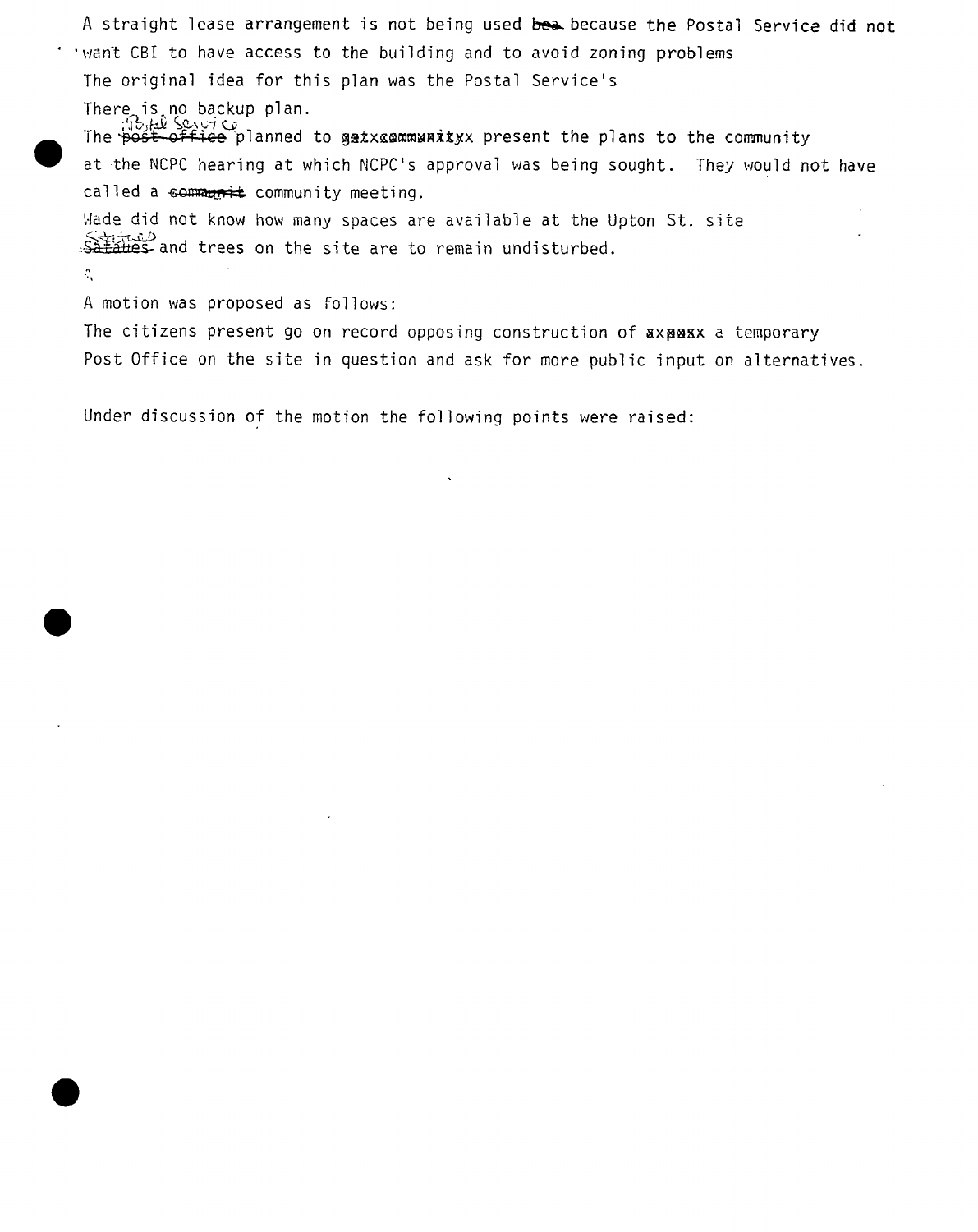Minutes 6/28/76

Advisory Neighborhood Commission 3C held its first Town Hall Meeting on June 28, 1976 at the Second District Police Station Idaho Avenue and Newark St. NW at 8:00 PM.

The meeting was called to order by Chairperson Kay McGrath.

Attendance was taken and the following members were present. McGrath, Sam Smith, Katherine Coram, Ruth Haugen, Rose Graves, Charles Van Way, Jr., Lindsley *Williams*, and Tim Corcoran.

McGrath announced that two members of the Commission were resigning. Rose Graves is moving to California and Harry Bowen is ill.

It was confirmed-that notice was posted in the Single Member Districts and that the meeting was announced through a mailing of the Wisconsin Avenue Corridor Committee and was in the Uptown Citizen. The By-law changes were also posted.

Each Commissioner introduced him/herself and the districts that they represent.

McGrath made introductory remarks, discussing Commission meetings, Commission actions taken so far, and the advisory committees.

The minutes of the previous two meetings were distributed and the minutes of the meeting before that were adopted. the meeting before that were

The by-law changes were discussed by Lindsley Williams. They were passed unanimously. (For text, see attachment)

The public forum began with a discussion of the temporary  $F_{\mathcal{H}}$  endship Carrier Station planned for 3811 Porter St. NW by the United States Postal Service. (USAS) for the Post Office

Mr. Wade and Mr. Thompson, of the Postal Service were in attendance. They had brought copies of the site plans.

Mc Grath announced that the ANC had received a copy of the ground lease, a copy of the environmental assessment for the facility, and a letter from Harley Daniels, an attorney with Linowes and Blocher, the attorneys for the owners of the site, CBI-Fairmac, stating that this use of the site would not be used for <sup>a</sup> precedent for further commercial development of the neighborhood. ^ .construed

The issue is on the National Capital Planning Commission's (NCPC) calendar for July 8 and 15, 1976. ^

Mr Wade began with <sup>a</sup> presentation discussing the plans for the site and describing the efforts that he had made to locate <sup>a</sup> site. This was essentially the same presentation as reported in the June 12 minutes with the following changes: the Kenton Center is prime retail space and was not available; nothing was available at Washington Technical Institute; the GSA special projects division is in charge of the quonset huts on the National Bureau of Standards (NBS) site; parking is <sup>a</sup> problem at building #83 on the NBS sit $g$ ; building #17 on the NBS site is an old house and is to be used for the residence of the President of Washington Technical Institute; the Sun Radio site did not have enough parking and had only one loading dock and it must be reached by elevator; there was 12,500 sq. ft. of space available at Security Storage; the recreation land on 39th St. would have required expensive

regradiag.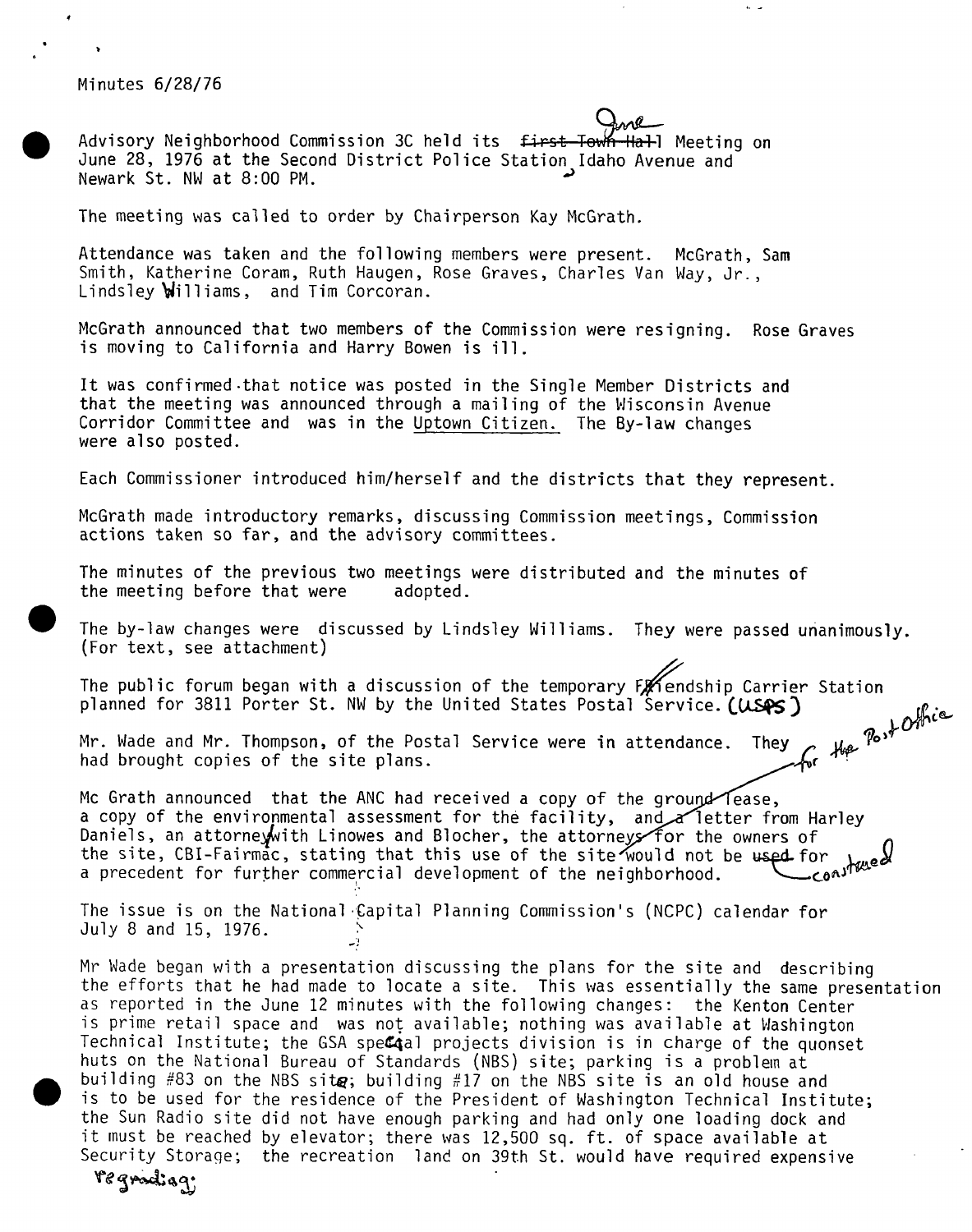would have required the installation of utilities, and would have had <sup>a</sup> poor Bvironmental impact, since construction would have been required ; and the Naval Security Station is too secure.

Mr. Wade then received questions from Commissioners and citizens.

McGrath asked about provisions in the lease for extensions. She pointed out that the lease allowed extensions for <sup>6</sup> months. Wade said that only one such extension was intended even if that was not stated.<br> $\cos\theta$ 

Smith discussed the NBS/WTI site and the need for the new consolidated facility. In response to his questions Wade and Thompson said:that the USRS had pressed the issue of the quonset huts and been turned down by Mr. Newman, at GSA, the project director; thatBuilding <sup>17</sup> is fairly large—3500-4000 sq. ft;

that increase in mail volume is not the reason for the new permanent facility; that the lease for the new facility will become null and void if temporary quarters are not found; and that .5 million dollars have been invested so far in planning the new permanent facility.

Ms. Len asked if Wade would go back to the sites that he had rejected accompanied by an ANC member. Wade said that that would be impossible.

In response to a question of why the building was being purchased rather than leased, Wade said that that procedure would provide more expeditious mail service and that no zoning change would be required in that way.

Lloyd Feldman asked for further information to be provided on truck traffic volume and patterns.

It was reported that there would be <sup>120</sup> employees at the new facility.

Chester Nauminow asked if it were not, indeed, possible that by paying additional money the lease on the new site could be altered to prevent its lapsing if construction was not begun on time. Wade said that this was not being considered. Nauminow also presented a new site idea which turned out to be the Sun Radio site, dsicussed earlier. Lindsley Williams pointed out that use of any Connecticut Avenue site would be restricted by the METRO construction.

Mary Lampson of Polly Shackleton's office discussed the need to keep walk-in facilities at Georgetown and Cleveland Park. She also conveyed the question of Ben Gilbert, Director of the Municipal Planning Office concerning whether the Upton St. Facility could not be used while construction was going on around it. Wade said this was not possible because of construction of the underground parking lot and the need for a large staging area for the constrcution.

Bill Reap asked why the existing building could not be rebuilt rather than replaced.

Smith pointed out that there was <sup>a</sup> possibility of stopping construction of the permanent facility altogether. He requested <sup>a</sup> written statement from the Postal Service concerning the future of the Cleveland Park Station, which he believes is in danger of being closed after the consolidation.

Mary Lampson restressed the use of the Volta Place police Station for at lease partial service.

Thompson, who is in charge of customer services at the Friendship Station, said that in order to use the temporary facility as planned some trucks and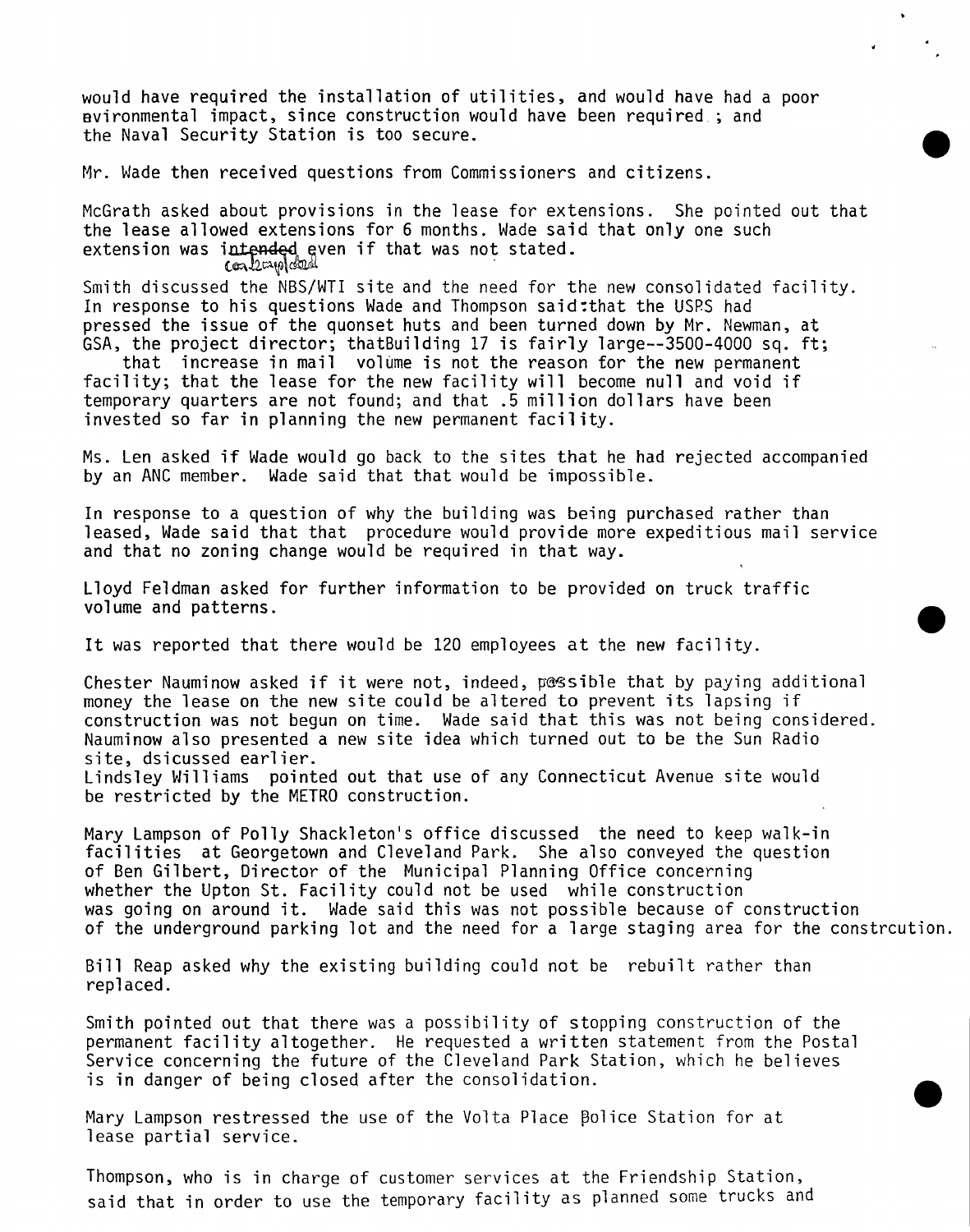activities were being moved to other Postal facilities.

 $\cdot$ 

Sam Smith asked what the total cost of the permanent facility was to be. He was referred to the environmental impact statement for that information.

The point was clarified that the current plan is for the USPS to remove its equipment<br>at the end of the lease period and return the at the end of the lease period and return the building to Fairmac at no cost in lieu of restoring the building and site to their original state.

The Post Office does plan to erect a wooden loading platform at the rear of the building.

George Frain expressed his opposition to the planned building and discussed another building that he felt would be more suitable. The building^at 24th and Njis a former garage, owned by the Brown family covering <sup>1</sup> acre of ground. This building was occupied by the Smithsonian for <sup>12</sup> years. The building is in zip code 20037. He pointed out that Wade had visited the structure in December. Frain is believed to be associated with ... Brown interest

Wade said that the building had been considered only for a vehicle maintenance facility.

Frances Olive spoke for the McLean Gardens Residents Association. She presented their position paper (attached). She stressed the problem of intrusion of <sup>a</sup> light-industrial-type facility in <sup>a</sup> residential neighborhood. She also

emphasized that the community was not informed until negotiations were<br>virtually complete. In addition, she described the environmental imp In addition, she described the environmental impact assessment on the temporary Post Office as incomplete and inadequate.

Julie Koczela expressed her opposition to the project.

Phil Mendelson discussed several points that seemed to him to be problem areas. These included the loading dock to be constructed; the question that the whole procedure looked more like a lease arrangement that a sale; the USPS's failure to look for a temporary site until the last minute; and the seeming failure of the USPS and the negotiate with the owners of Johnson's Flowers to negotiate with the owners of Johnson's Flowers.

Wade pointed out that the USPS could have used the right of eminent domain to procure the property.

Lindsley Williams suggested that the building ought to be returned in condition so that it cannot be used immediately by the owners for some commercial purpose.

t

Smith asked how much space is needed for simply a lobby and finance unit.

Hugh Allen, President of the 'North Cleveland Park Citizens Association expressed that group's opposition to the facility and submitted a statement to the record (see attached) which had been adopted at a meeting of the Executive Board of that group on June 23, 1976.

Van Way asked if Wade had sought space on the American University campus.

Wade said that he had contacted the director of Buildings and Grounds there and that no space was available.

Betty Height discussed the problems of congestion and air pollution at the corner of Wisconsin and Porter which are already bad because of the Washington School of Ballet. She suggested breaking down the wall on Wisconsin Ave. so that that intersection would not be as overcrowded\_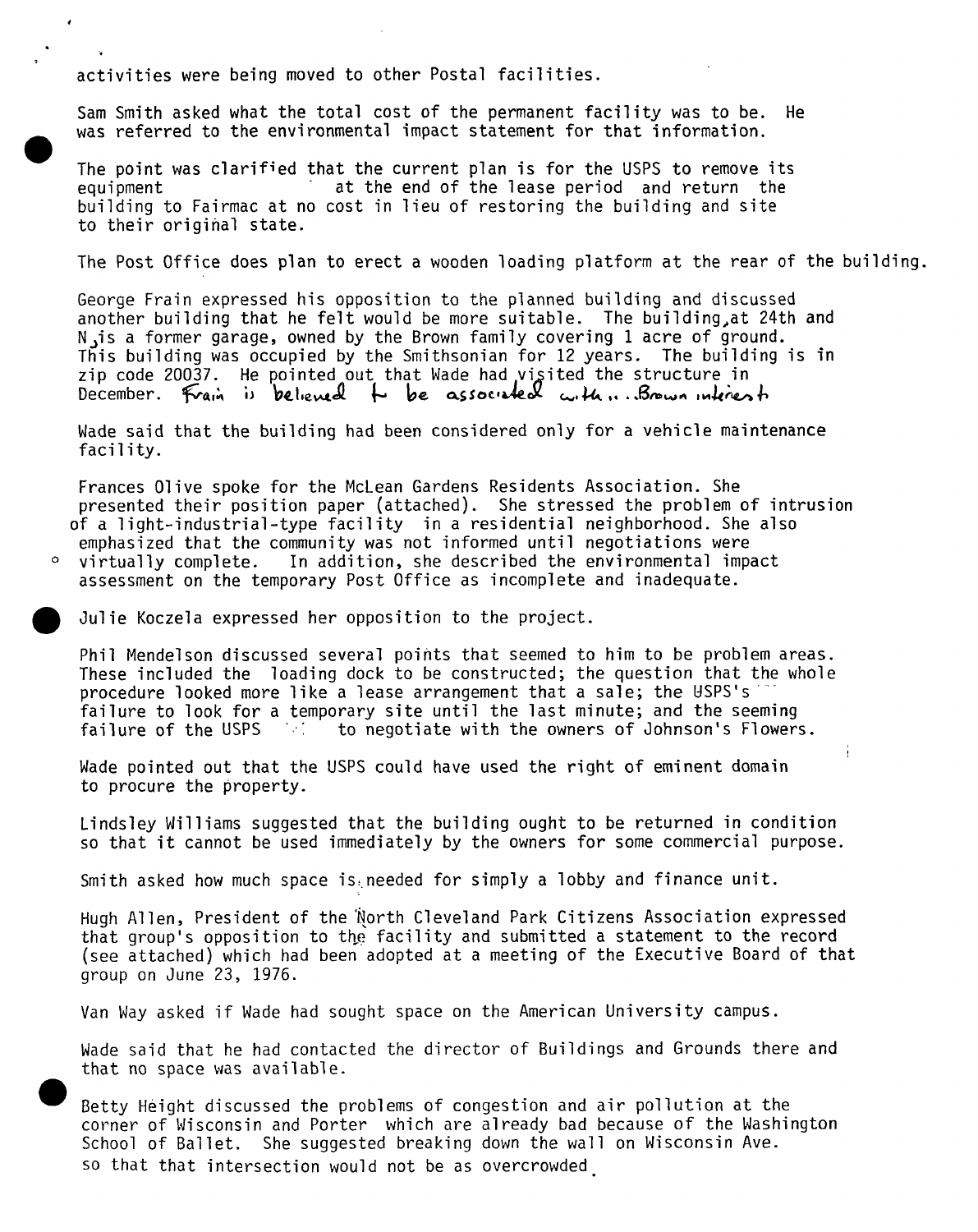Wade stated that Fairmac has signed the lease and that the USPS has not.

The only person within USPS<sub>/</sub>who can arrange a review of the decision is the Assistant Postmaster for  $R\#$ al Estate and Buildings, Mr Mavis.

<sup>A</sup> resolution was introduced on the subject by Katherine Coram, the Single Member District Commissioner for the affected area. The resolution was seconded, ammended, and carried. (see attached)(3c-76-06)

It was decided that the ANC's opinion was only advisory since NCPC, as a Federal agency has no obligation to give "great weight" to the ANC.

Other issues:

A. B.i. Millard the transportation manager for the Ward <sup>3</sup> Service Area Committee was present at the meeting; he introduced himself and expressed his availability for answering questions.

Sam Smith spoke on the proposed cutback in rush hour service on the <sup>L</sup> bus lines, He will investigate this further and represent the Commission at any hearings<br>on the subject.  $\bigcap_{\alpha\in\Lambda} \bigcap_{\alpha\in\Lambda}$ on the subject.  $\sim$  $\omega_1$ 

In reference to the ABC Board issue concerning the proposal of CJK Ltd. to open <sup>a</sup> resaturant/bar on Connecticut Ave. and our opposition to it, McGrath reported on developments. The license application has not yet been acted on and we are involved in <sup>a</sup> dispute with the ABC Board over whether they need to provide notice to the ANCs. We are sending <sup>a</sup> letter to all other ANCs asking their support on this issue.

The next issue considered was the application of Mr. & Mrs. Knickel for a Zoning Adjustment to allow them to put a Beauty Parlor in the Tourist Home which they operate on Woodley Rd. The Knickels were invited but they did not attend.

Lindsley Williams reported that St. Thomas Apostle Parish Council had opposed the application.

In discussion lucille Buchanan reported that neighbors are opposed because there are already many beauty parlors in the neighborhood and because of the traffic and noise problems the proposed addition would create. Mr. Tansel Tons'll spoke on the possible adverse effect on traffic circulation and parking in the neighborhood aggravating an already bad situation. Smith expressed his opposition to concentrating commercial development in a small area; he feels that small businesses should be permitted in residential areas. Graves spoke of the real traffic priblems in the area and the lack of need for another beauty shop. A resolution opposing the adjustment was passed. (resolution  $3C-76-04$ ).

The construction of the Zoological Park and Cleveland Park Metro Stations was discussed. The ANC will write to Metro and insist on sidewalk access during METRO construction. Mr. Delacluse said that we should ask METRO to change the Zoological Park stop to a location nearer the Zoo. Bill Carroll, President of the Woodley Park Citizens Association said it might be better simply to consider changing the name of the stop to Woodley Park. The transportation Committee will consider this.

Mrs. Len spoke on fire protection porblems. She asked us to adopt the same resolution that Cleveland ^Vse<S',%'The resolution was amended and passed. (resolution  $3c - 76 - 0.8$ 

The opening of a new pub called "The Angry Scot" in the Alban Towers Hotel was discussed. We did not get notice of an application for alliquor license. Krucoff and Van Way will investigate this.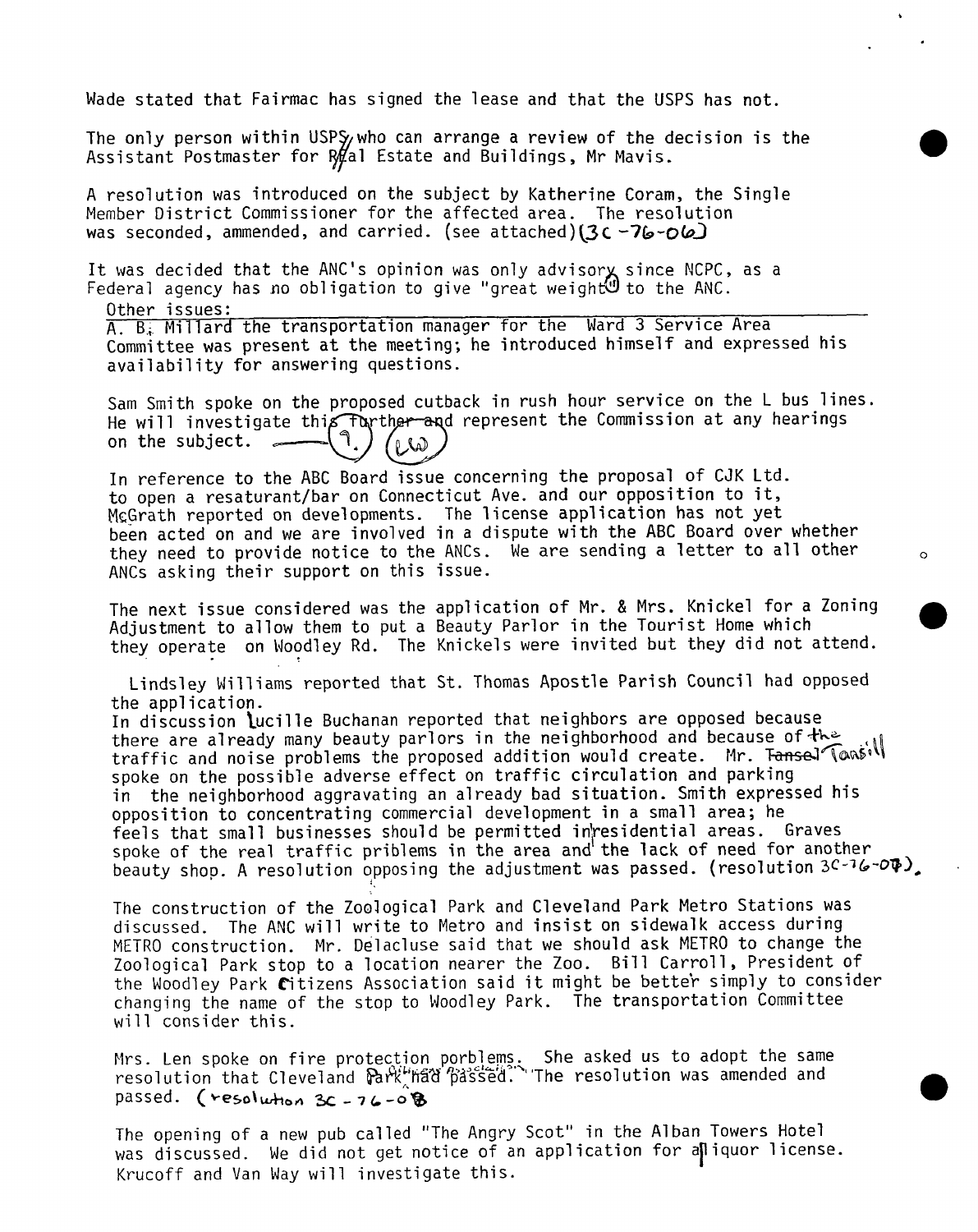#### Minutes 6/28/76

¢.

David Grinnel spoke of the need for us to oppose 1-66 because of its threat to Glover Archbold Park. The transportation committee will consider this.

An application for BZA approval of construction of a rear deck on a residence on Woodley Place was discussed. Mr. Delacluse spoke of the invasion of privacy that such construction can cause. Rose Graves said that the deck is already present and that the application was only a request for approval for something because surveying problems had lead to misunderstanding. The BZA notice is<br>not clear. Williams moved that the ANC write to the BZA stating our that the ANC write to the BZA stating our feeling that the notices they send should be more clear and that if this was an application for an already-constructed addition the ANC does not<br>oppose it, but that if it is an application for additional construction oppose it, but that if it is an application for we would like additional time to consider its The ANC would like also to suggest that BZA provide us with drawings of proposed changes.

McGrath discussed aletter from City Council person Dave Clark requesting that we oppose the HR12261 which would extend the time period during which the DC City Council may not alter the Criminal Code. <sup>A</sup> motion to table consideration was made by Corcoran; this motion failed. Amotion to oppose the Bill passed by a majority vote.

Smith reported on conflicting information being received concerning the proposed cutback of service during rush hour on the L-4 and L-6 lines. He said that a hearing would be held on July 15, 1976 to discuss the plans. <sup>A</sup> motion was passed saying that the ANC opposed any cutbacks in this service and that we would delegate  $Smith = and$  Williams to speak at the hearing.

account<br>A resolution to open a checking at National Savings and Trust waspassed. (3C-76-09)

In response to our letter protesting the closing of the Food Stamp Office, Department of Human REsources sent a reply saying, injessence, that such a center never existed under DC government auspices. Our Human REsources Committee will respond.

A joint SAC/ANC meeting will be held on July 7,1976 at 2:00PM. McGrath will attend; she will request that future meetings be hald at a more convenient time. $-$ 

On the question of revising Census TRacts to conform to Ward/ANC boundaries, it was decided that we felt that the present tracts should be maintained, with coding to indicate ANC.

ho-h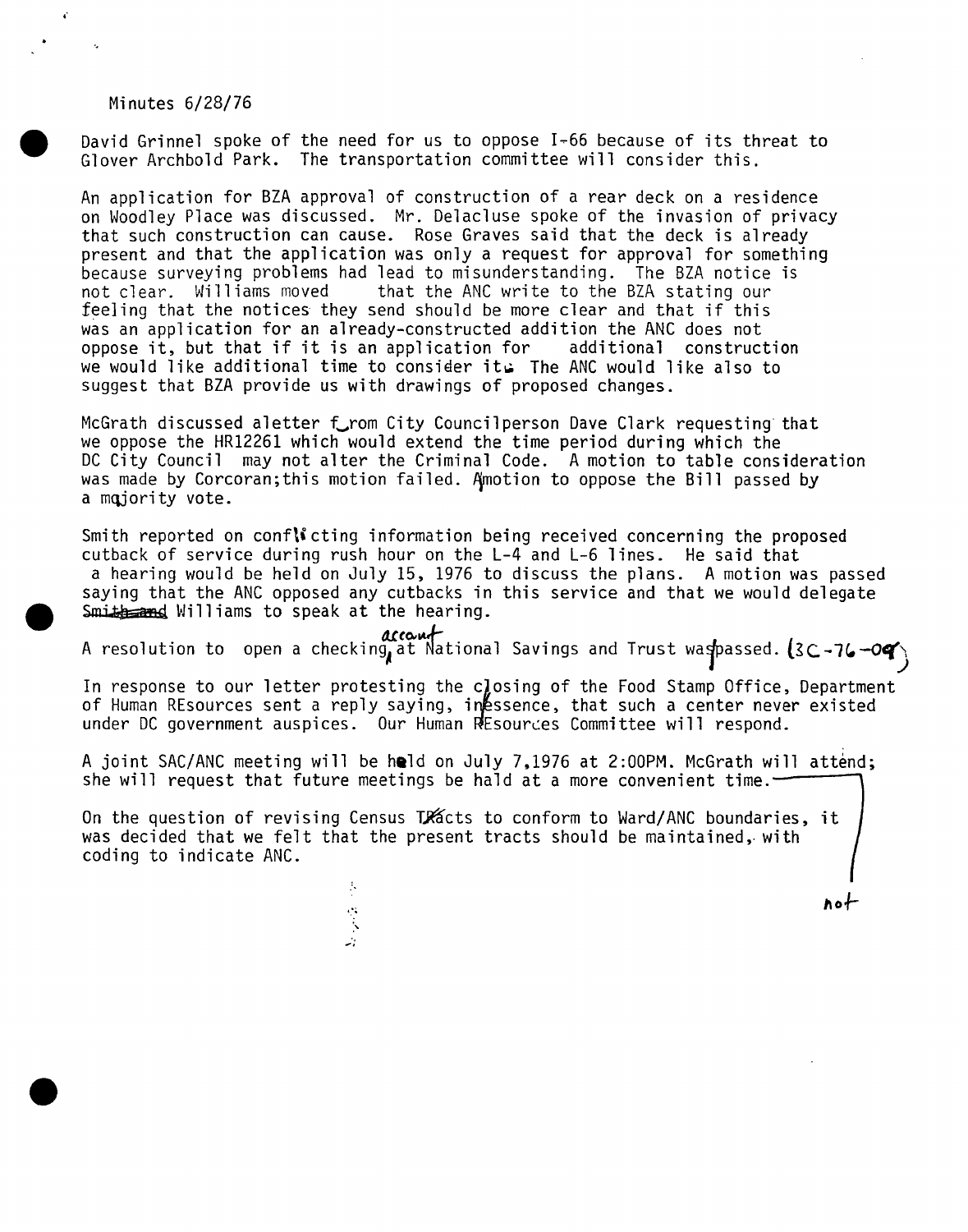# RESOLUTION 3C-76-06

Whereas the neighbors of the proposed temporary Post Office at Porter St. and Wisconsin Avenue have expressed almost universal opposition to the facility's creation;

Whereasthe Postal Service has not adequately consulted the community in its attempts to find <sup>a</sup> location for the temporary facility;

Whereas the intrusion of <sup>a</sup> Postal facility in <sup>a</sup> neighborhood that is zoned residential will have a harmful effect on that neighborhood and could be of <sup>a</sup> precedent-setting nature, since Post Offices are usually zoned light industrial; and

Whereas the area in question is in the process of requesting a Sectional Development Plan;

Be it resolved that ANC 3C goes on record opposing the creation of said facility and calls on the Postal Service to seek citizen input in all further decisions to be made concerning our community; and

Be further resolved that ANC 3C goes on record opposing any zoning change based on this use, if the National Capital Planning Commission approves the facility and it is constructed.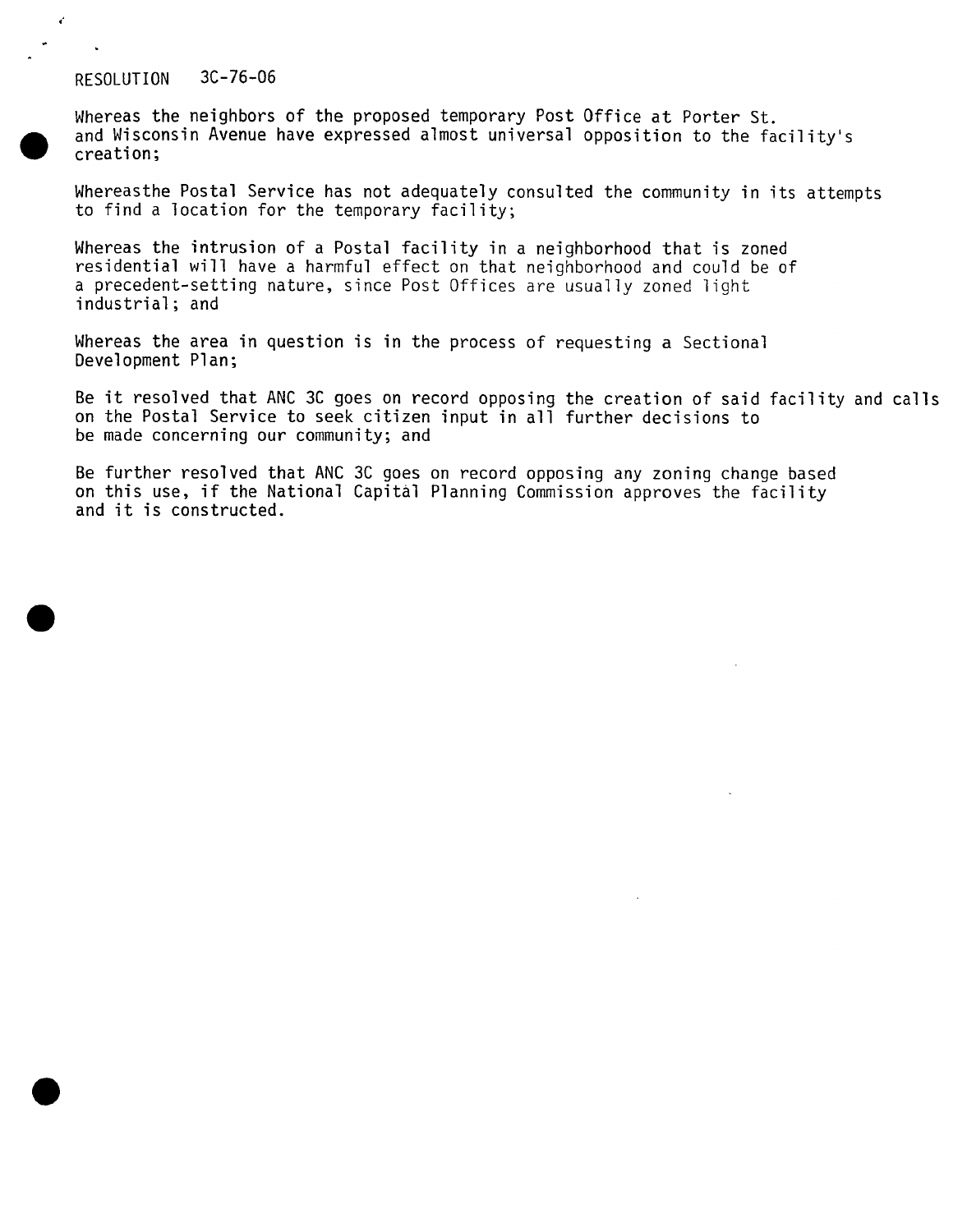### ADVISORY" NEIGHBORHOOD COMMISSION 3C

RESOLUTION 3C-76-QZ

Advisory Neighborhood Commission 3C, having considered the merits of Application #12188 of E. Ray Knickel and Diana Knickel for <sup>a</sup> use variance at 2647 Woodley Road, N.W. to operate a beauty salon and having provided an opportunity to the applicants to make a presentation and for those opposing the application also to make presentation, does hereby resolve as follows:

That Advisory Neighborhood Commission 3C advises the Board of Zoning Adjustment that it opposes the application on the grounds that it will work at variance with the trend in the neighborhood to decrease commercial exploitation along Woodley Road, N.W. and confine it to Connecticut Avenue and especially to decrease the use of Woodley Road for access to and from the Sheraton Park Hotel.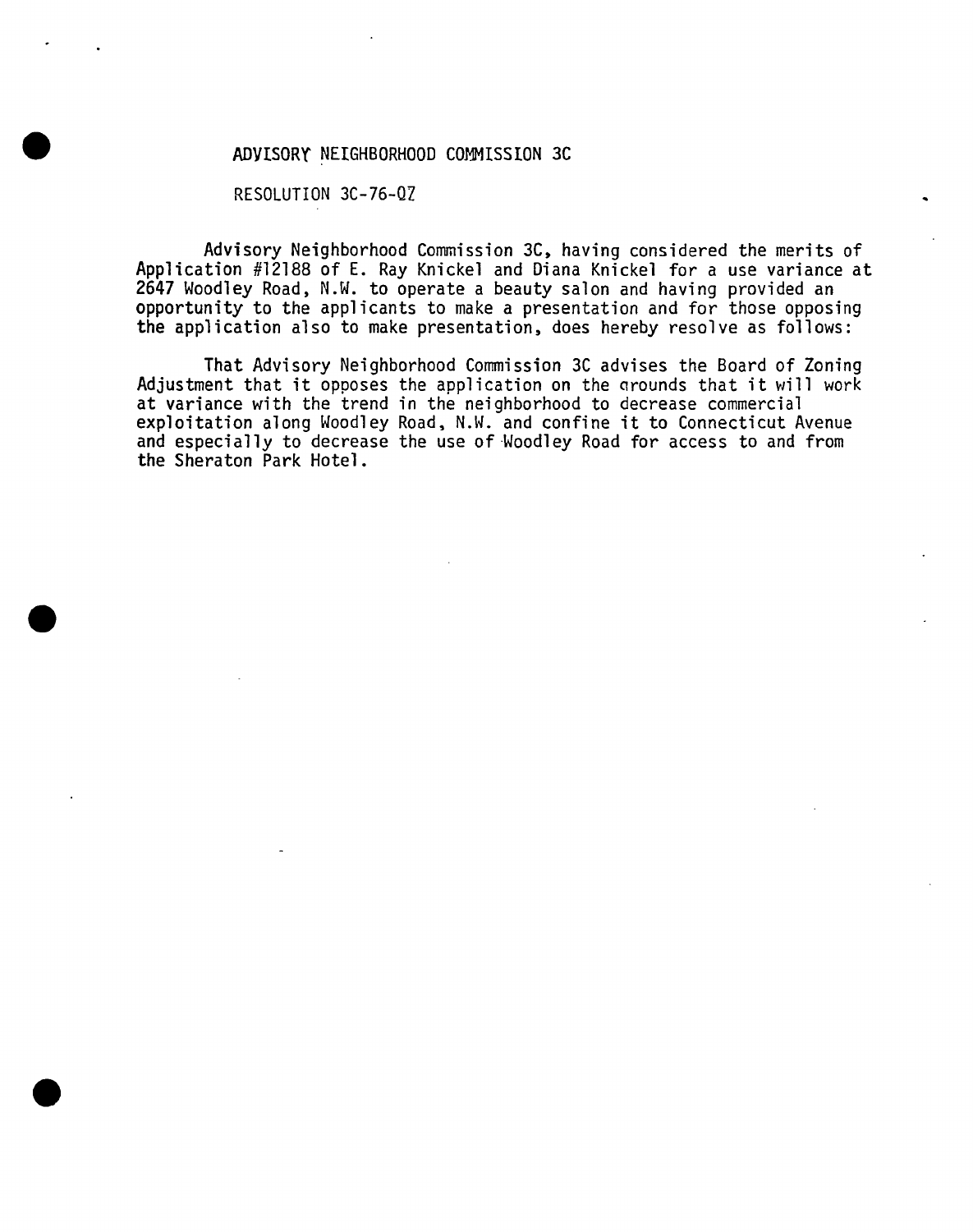# RESOLUTION 3C-76-08

- Whereas, the Washington, D.C. Fire Department is staffed far below its allotted personnel, and
- Whereas, it has been confirmed that the Uptown Fire Station at <sup>3522</sup> Connecticut Ave. NW, which is now operating on a reduced schedule, is due to be placed on an alternating shift basis, i.e. closed for 12 hours and open for 12 hours out of any 24 hour period, along with two other D.C. Fire Stations in F. Y. 1977, and
- Whereas, such reduction in the operation of fire stations would jeopardize all property in the area formerly covered by the Uptown Fire Station, and other stations similarly closed, leaving property owners with little or substantially reduced fire protection, and
- Whereas, the cost of fire insurance varies inversely with the amount of fire fighting protection available;
- Be it resolved that ANC 3C requests that no fire station be placed on any reduced operating basis or permanently closed without notice to the ANC as required by law and a public hearing.

 $\frac{1}{2}$ 

'}